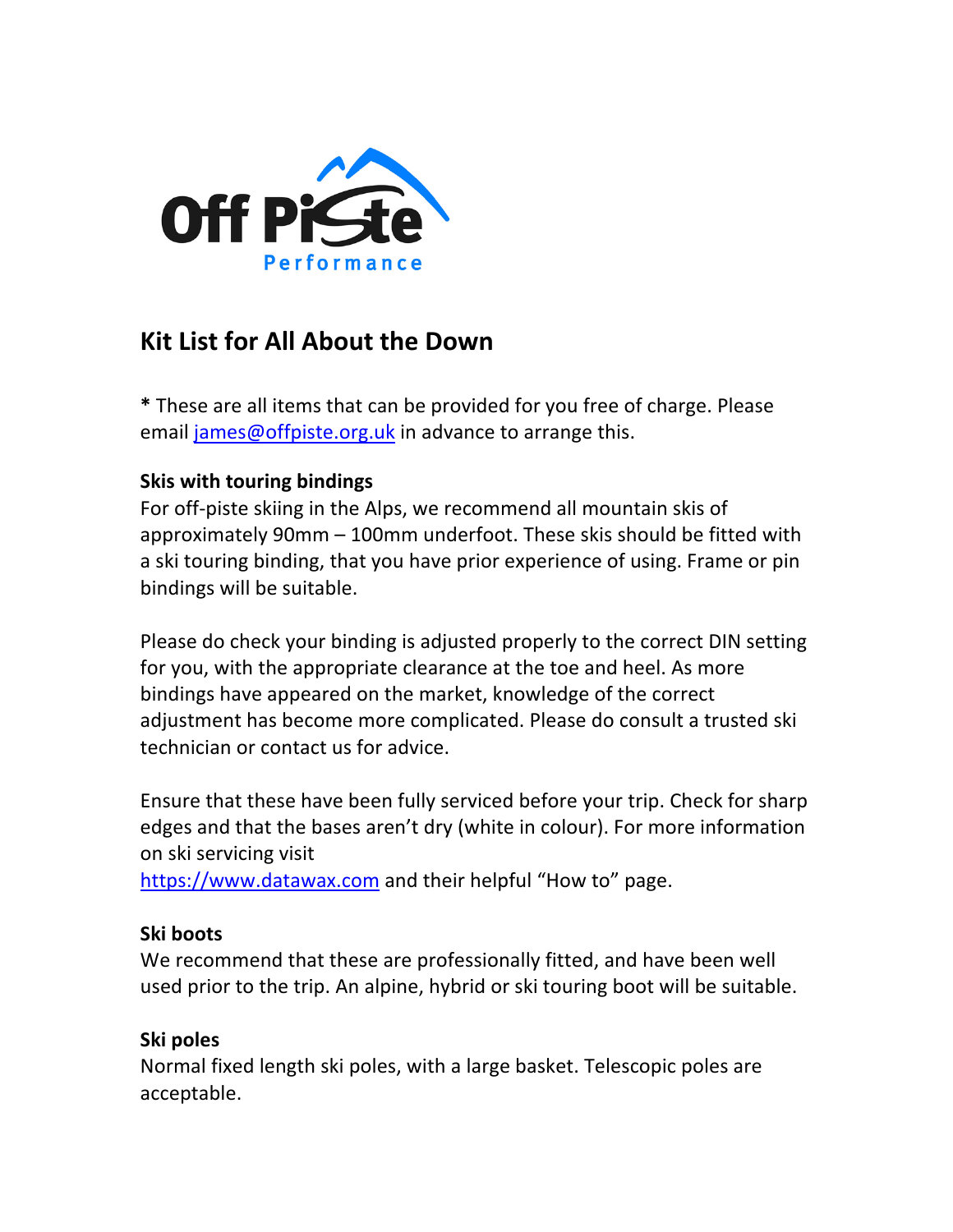### **Skins**

Make sure these fit your skis. We recommend having them cut by a professional.

### **Ski crampons**

Also known as harscheisen or couteaux. Again, ensure that they fit to your skis and bindings.

# **Ski helmet**

Helmets are strongly recommended.

# **Avalanche transceiver \***

A modern digital model is essential. This must have been serviced within the last 3 years and have new batteries in it. The Mammut Barryvox is available to borrow free of charge.

# **Snow shovel \***

This must be a metal shovel.

# **Avalanche probe \***

A full-length probe, greater than 2 metres in length.

#### **Rucksack**

A rucksack of 25 – 30 litres is sufficient. It must have a ski carrying system. Generally simple designs work best. A dedicated ski touring rucksack, which allows easy ski carrying options and a separate compartment for shovel and probe, is a good investment.

The use of airbag rucksacks is increasingly common, but they are by no means essential and if considering using one you must be able to cope with the extra weight.

# **Ski goggles**

It is advisable to bring a poor visibility lens.

#### **Sun protection**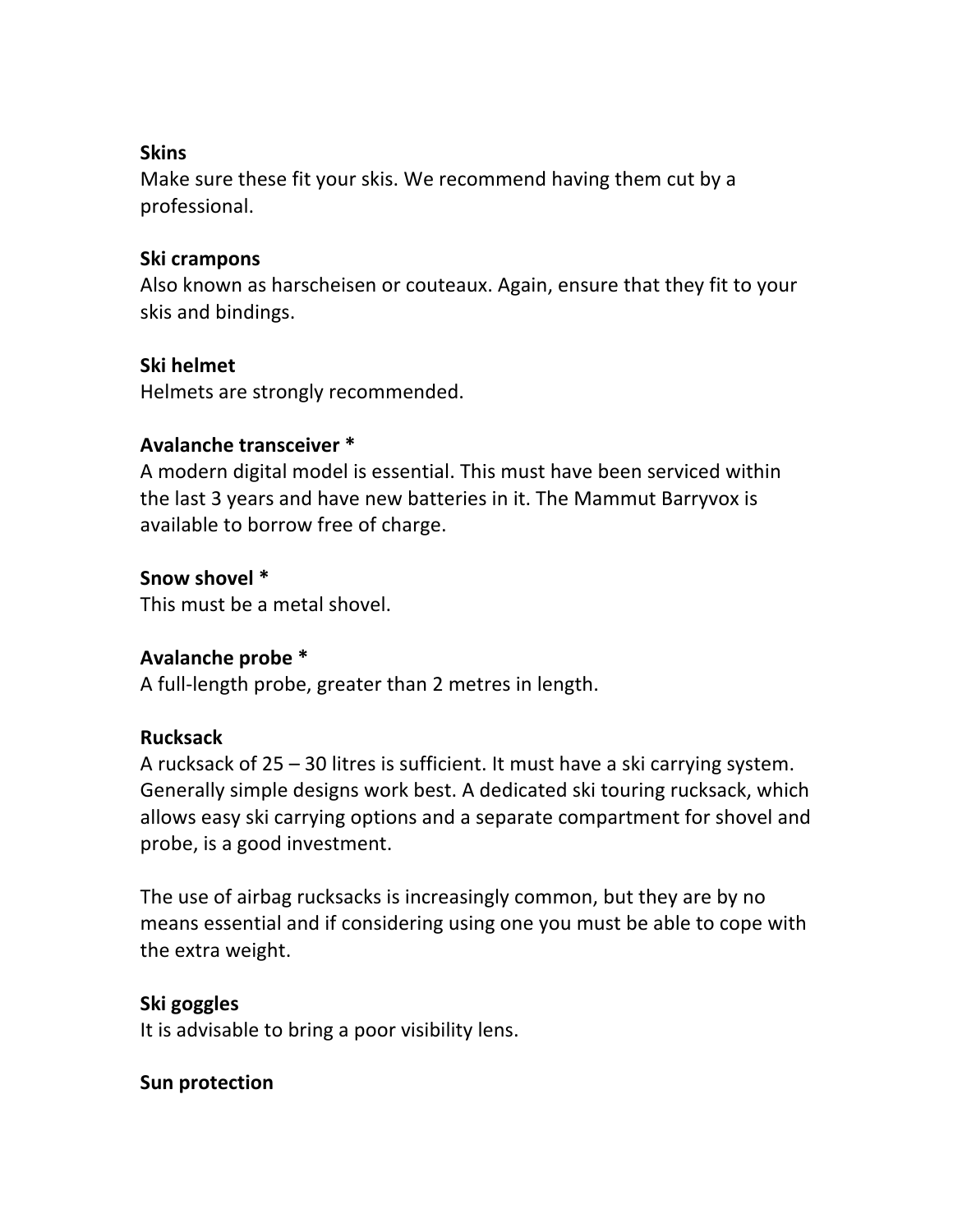Sunglasses, sun cream, lip balm and sun hat**.**

#### **Harness \***

A lightweight ski touring design is preferred, as it will be much easier to put on and adjust, as layers are changed during the day.

# **Clothing**

# **Thermal base layer**

A thin synthetic or wool thermal top is essential. A light colour will be cooler.

# **Fleece / soft shell**

Having a good layering system will greatly improve your comfort. As a general guide a single thin fleece layer for your upper body and a thin soft shell is ideal.

#### **Ski trousers**

A good pair of soft-shell trousers will be normally be sufficient. Some people like to combine them with a thin synthetic long john.

#### **Insulated jacket**

A synthetic or insulated jacket can be an excellent addition bumping up the insulation for cold conditions. A spare fleece will also suffice.

#### **Waterproofs**

A good quality hard-shell is required due to the changeable weather. If you have lightweight models as well, then we would recommend you bring these, allowing you to make a choice on a day-by-day basis.

# **Socks**

Specialist ski socks to fit your ski boots. Often blister problems are down to using old socks. Treat yourself to a new pair.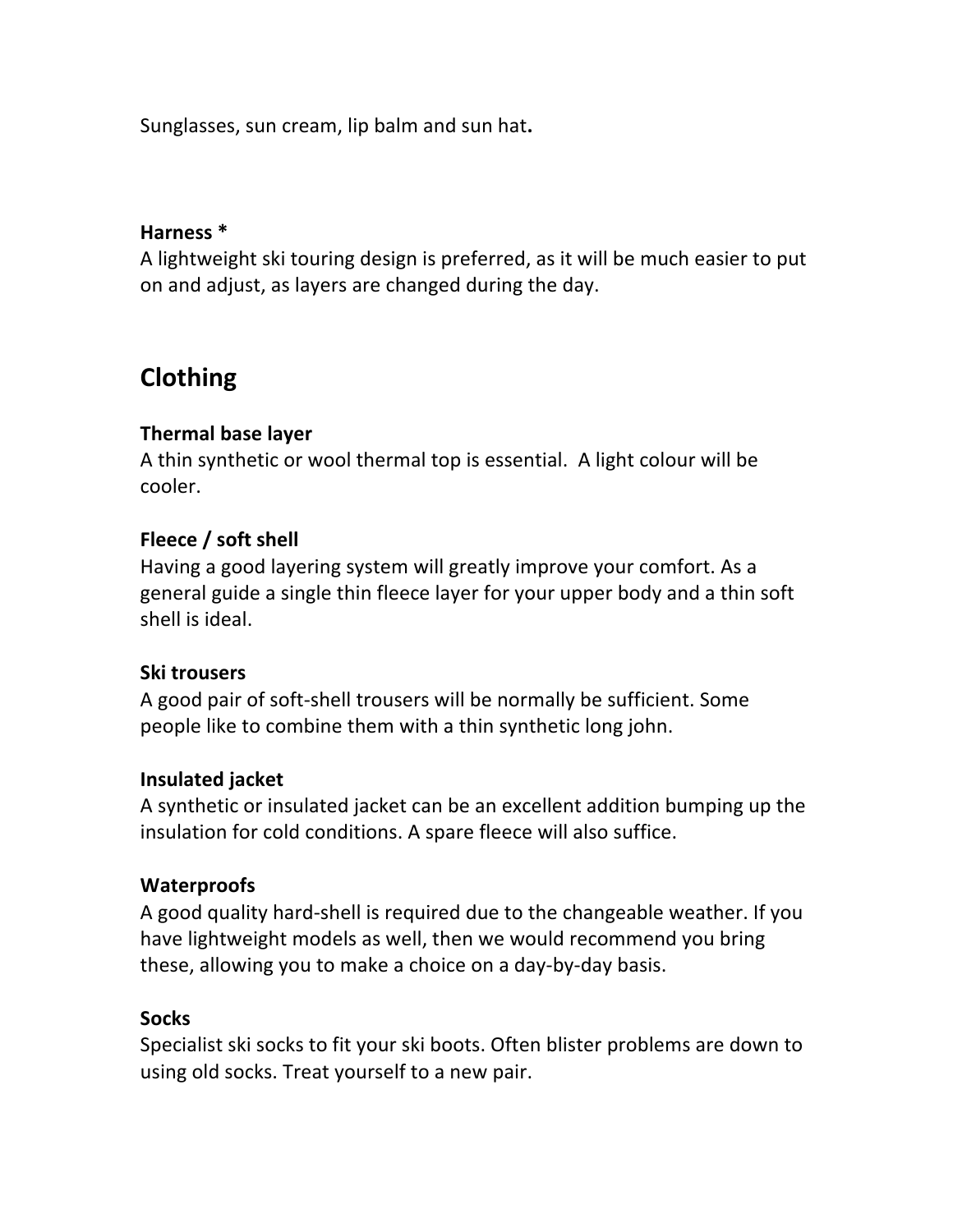### **Gloves**

A thin soft-shell glove, or a thin leather pair, for everyday tasks. These should be combined with a thicker insulating ski glove.

# **Hats**

A warm beanie / bobble or similar hat is essential for cold conditions. Bring a spare.

# **Additional Personal Kit**

# **Head torch**

A small head torch, with new batteries in it. Essential early in the season with limited day light hours.

# **Personal medication / First Aid**

It's worth carrying a few items but most importantly some painkillers and blister kit for personal ailments. We carry a larger group first aid kit so there is no need to pack lots of things.

#### **Water bottle / flask**

It's important to stay hydrated and therefore recommend carrying a bottle with 1 litre capacity. The weather can be cold so it's worth bringing a flask, even if you don't choose to use it everyday.

#### **Mobile phone**

Ensure this has sufficient battery to last a cold day on the hill and is in a waterproof case.

#### **Documents / wallet / passport**

You should always carry details of your insurance policy and assistance number. If you are eligible, we ask that you carry an EHIC card (European Health Insurance Card). Please bring your passport on each day of the course, in case you end up skiing in Italy or Switzerland.